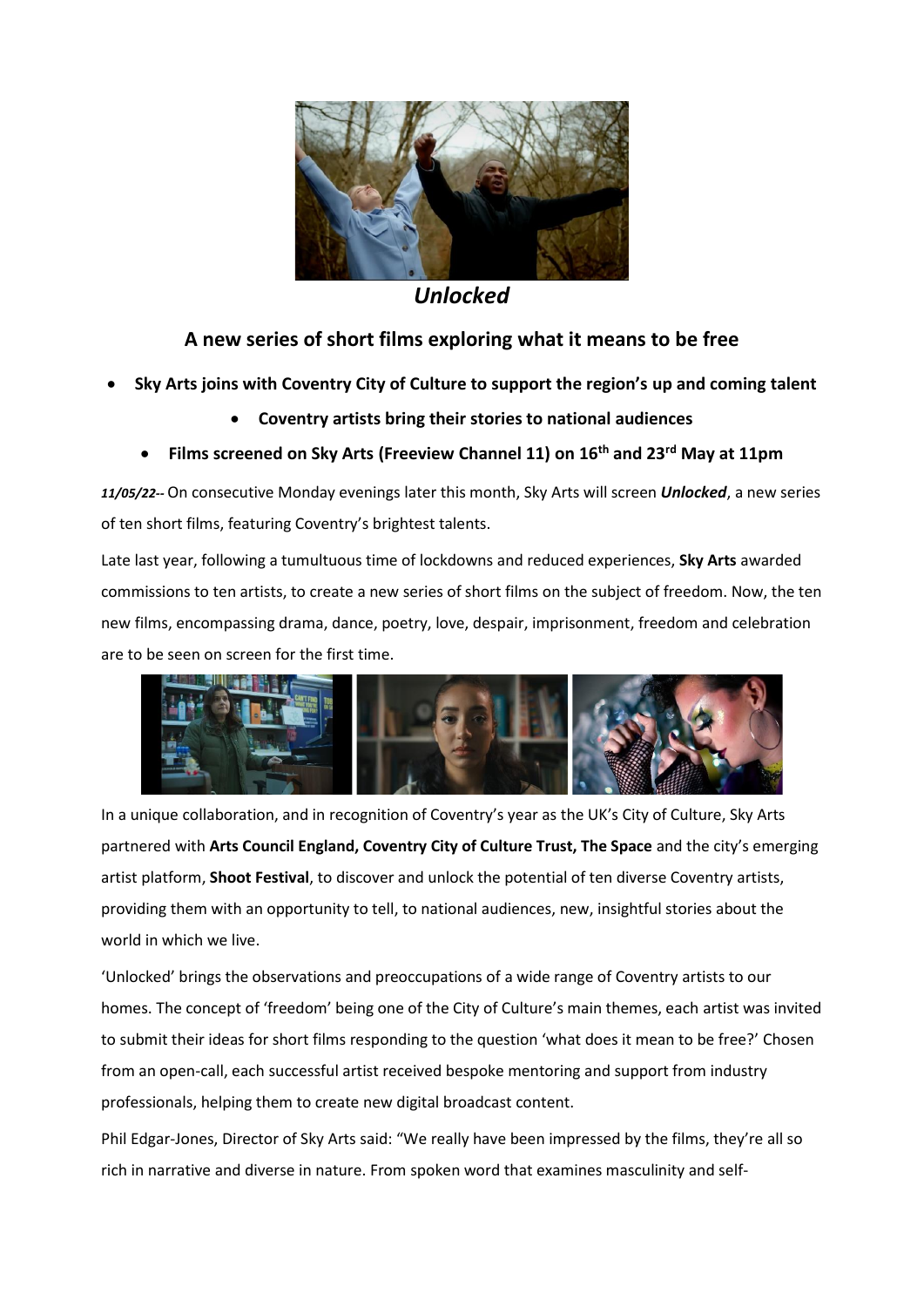expression to poignant dramas that move between despair, humour and love, the films truly have unlocked an enormous amount of creative talent from across the Coventry region. I'm delighted that Sky Arts is able to provide a platform on which we can showcase and celebrate their stories."

Chenine Bhathena, Creative Director of the Coventry City of Culture Trust said: "This selection of new short films represent many different voices and views of the world, from a range of Coventry based creatives - stories that are local but global in their resonance. Full of heart, they reveal the soul of our city. I am thrilled to have collaborated with Sky Arts, Shoot and The Space as we continue to test the future of storytelling for TV in Coventry and unlock so much rich talent from our city."

Shoot Festival Co-Artistic Directors Jen Davis and Paul O'Donnell said: "We have always proudly championed the artists who call Coventry and Warwickshire home and it is enormously exciting to be supporting these creatives as they showcase their extraordinary talents on an incredible national platform."

### **To be screened on 16 May at 11pm:**

### **Volume 1**

Irish, Blacks & Dogs - 8 mins 28 Unrestrained - 6 mins 56 Other (Please Specify) - 8 mins 57 Devi - 6 mins 44 Birds - 9 mins 24

# **To be screened on 23 May at 11pm:**

#### **Volume 2**

Widow's Might - 9 mins 49 Out Out - 9 mins 26 On These Streets We Shine - 6 mins 20 It Starts With Me - 6 mins 37 Sent to Cov - 7 mins 50

- **Irish, Blacks & Dogs by Jack Norris**: An ageing Irish immigrant with prejudiced views suffers a fall. When a young black paramedic comes to his aide; he is forced to confront his worldview.
- **Unrestrained by Ascension Dance (Choreographed by Ashley Jordan / Performed by Jess Dowdeswell & Ben Morley):** UNRESTRAINED combines movement from dance and parkour in an inclusive manner to demonstrate the strength we have as humans and the beauty in creating space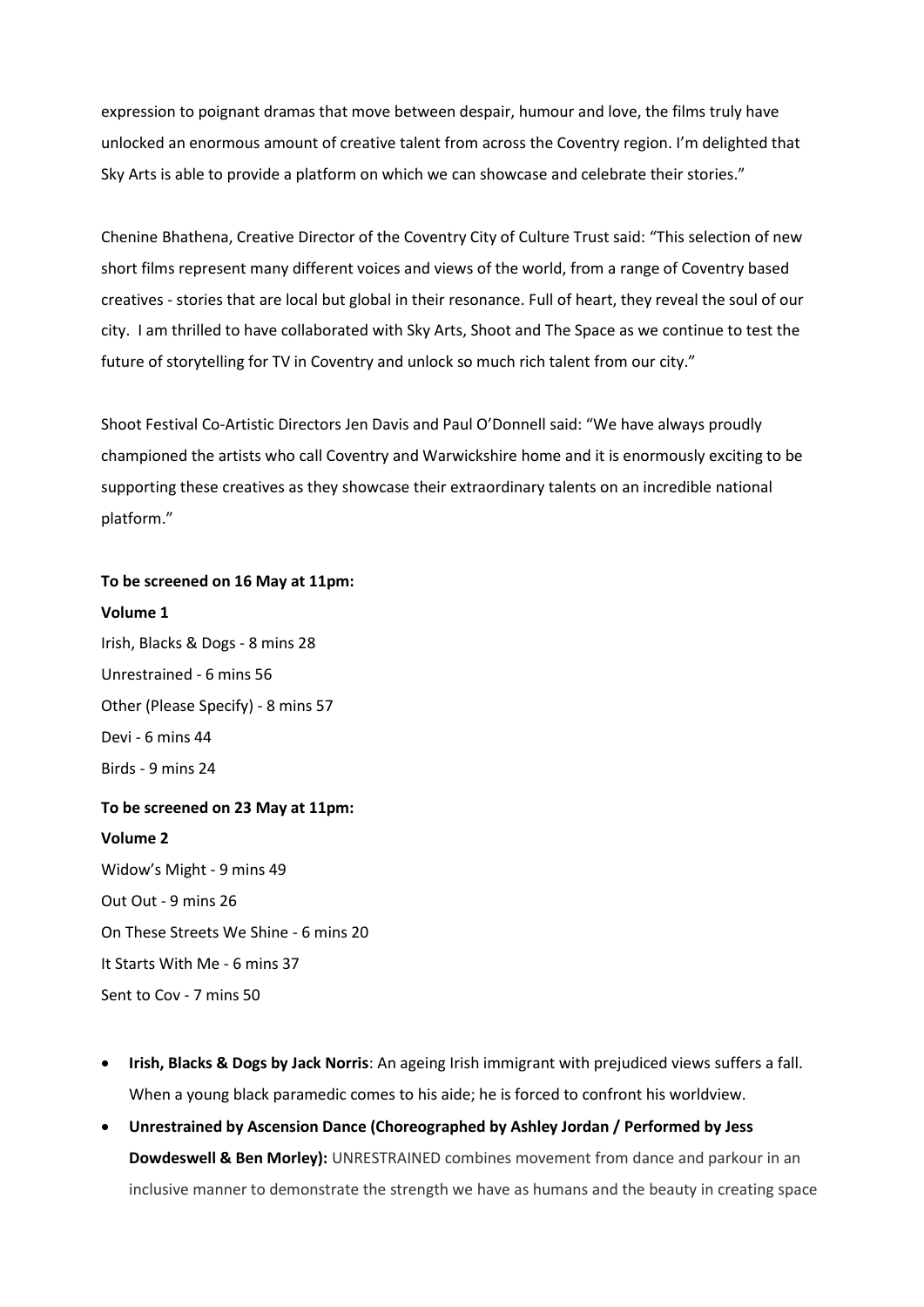for bodies of all types. UNRESTRAINED embellishes on a love for movement to create a duet with that has 2 people swinging, climbing and catching, demonstrating a joy from freedom of movement, and showing that with thought, nothing is impossible.

- **Other (Please Specify) by Ayesha Jones**: Exploring how the mixed heritage experience can help us break free from otherness and the social constructs of "race", Other (Please Specify) draws on the lived experience of those who have parents that originate from different places.
- **Devi by Hannah Kumari:** A woman stuck in a cycle of addiction finds hope in an unlikely place. Inspired by Hannah's personal story.
- **Birds by Susie Sillett**: Birds takes place in the aftermath of Kediye's unexpected arrest, told from the perspective of his partner Sophia who is suddenly alone with limited contact. An intimate and honest exploration of the impact of prison of both inmates and their loved ones: this is a story of love, resilience and hope.
- **Widow's Might by Alexandra Johnson:** A Coventry woman has given everything up looking after her dying husband of over 40 years. He long ago stopped being the man she married. She loves him absolutely, yet his death unlocks her life.
- **Out Out by Sarah Worth and Highly Sprung**: A bold new dance film that unlocks the voices of Coventry's LGBTQIA+ community. Bringing to the mainstream voices that are often hidden, in a celebration of togetherness and coming out.
- **On These Streets We Shine by Emilie Lauren Jones**: A spoken word celebration focusing on the importance of community groups across the country. This short film shines a light on clubs consisting of drummers, bird-watchers, gaelic footballers and more, and reflects on the positive impact these groups have on the individuals who are part of them*.*
- **It Starts With Me by Boaz Adelekan**: An exploration of the difficulties of manhood through the spoken word. A young black man reflects on the stabbing of his friend, but can identifying his greatest fears and discovering his 'why' enable him to be free?
- **Sent to Cov by Tom Wright**: A young queer woman nervously brings her loving but boujee partner back to her hometown of Coventry for the very first time.

-ends-

**For further information and images, please contact:**

Michael Barrett on 07813-558772 or [mfbpressoffice@gmail.com](mailto:mfbpressoffice@gmail.com)

Lucy Butterfield, PR Manager, Sky Arts [lucy.butterfield@sky.uk](mailto:lucy.butterfield@sky.uk)

**Notes for Editors**

**Sky Arts**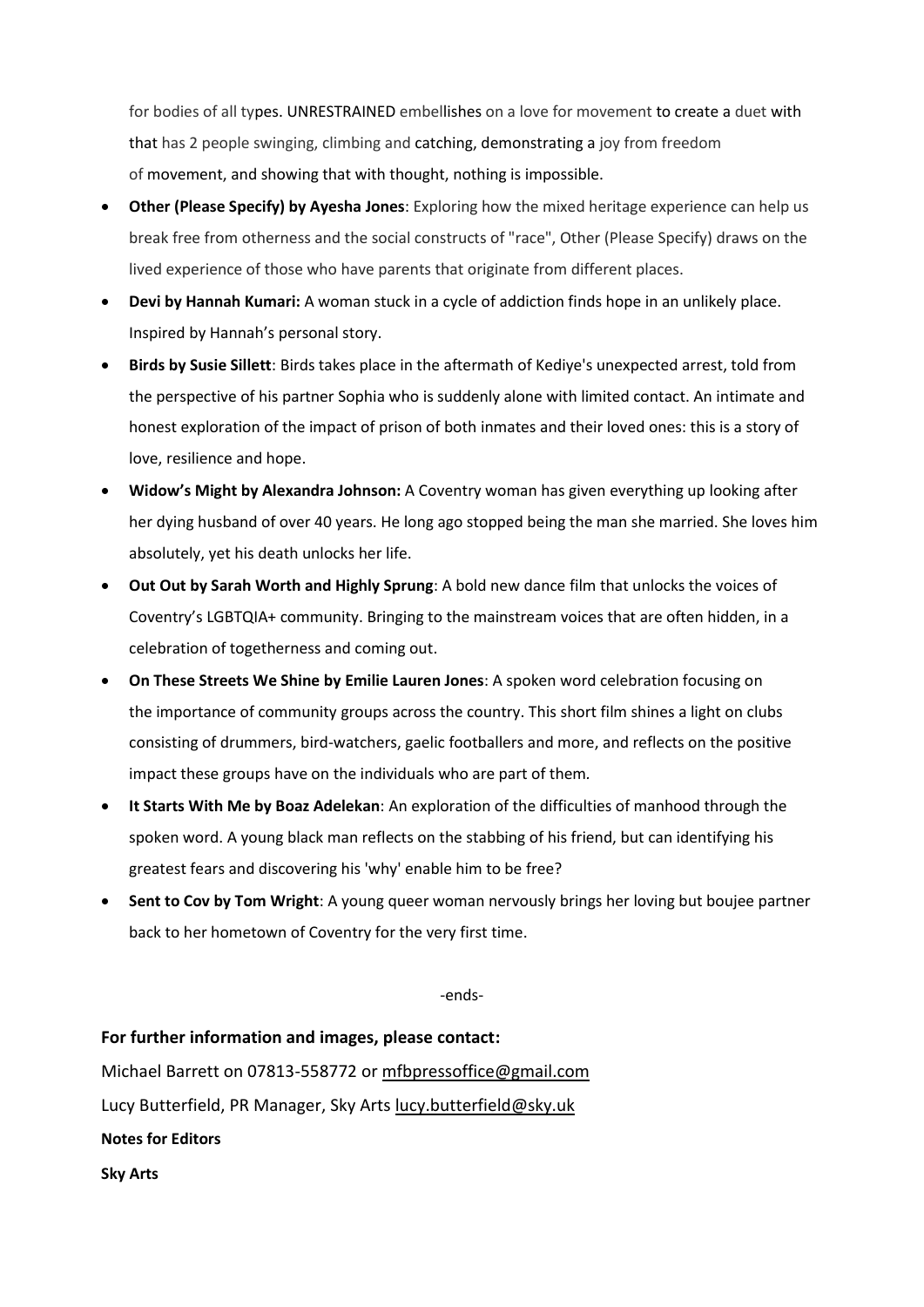Sky Arts exists to bring more art to more people across the UK. In 2020, with the creative industries under serious threat, we threw open our doors to make the channel free for everyone to watch. We've redoubled our mission to increase access to the arts and we're committed to getting everyone involved as the industry recovers. The fact is, we need the arts now like never before, and Sky Arts brings them straight to your living room.

Collaboration is at the heart of what we do. Sky Arts is the headline sponsor of National Theatre Live in the UK and we work with cultural partners across the country including the English National Opera, Royal Academy of Arts, Tate, Creative Industries Federation and Coventry City of Culture to name but a few.

You can watch Sky Arts for free on Freeview channel 11 and Freesat channel 147.  If you've got Sky or a Now TV entertainment pass, you can also watch over 2,000 hours of shows exclusively on demand.

## **Arts Council England**

Arts Council England is the national development agency for creativity and culture. We have set out our strategic vision in *[Let's Create](https://www.artscouncil.org.uk/letscreate)* that by 2030 we want England to be a country in which the creativity of each of us is valued and given the chance to flourish and where everyone of us has access to a remarkable range of high quality cultural experiences. We invest public money from Government and The National Lottery to help support the sector and to deliver this vision. [www.artscouncil.org.uk](http://www.artscouncil.org.uk/)

Following the Covid-19 crisis, the Arts Council developed a £160 million **Emergency Response Package**, with nearly 90% coming from the National Lottery, for organisations and individuals needing support. We are also one of the bodies administering the Government's unprecedented £1.96 billion **Culture Recovery Funds**. Find out more at [www.artscouncil.org.uk/covid19.](https://protect-eu.mimecast.com/s/BSZ4Cr8O0hqnMXUGP2-l?domain=artscouncil.org.uk)

## **Coventry UK City of Culture 2021**

Coventry UK City of Culture 2021 commenced on 15 May 2021, running for 12 months. The 365-day cultural programme reflects Coventry as a diverse, modern city, demonstrating that culture is a force that changes lives. Coventry is the UK's only city of peace and reconciliation, and known internationally as a city of welcome, a city of activists and pioneers, innovation, and invention, and now a City of Culture.

Coventry is the city where movement began, from innovation in the transport industry to a history of welcome, it has moved people for centuries. For a whole year, Coventry is celebrating with events, music, dance, theatre, and large-scale spectacle. As well as the expected celebrations, it is throwing a spotlight onto city voices with a range of hyper local experiences and ways to get involved across every neighbourhood. And it's not just Coventry. This epic celebration also witnesses the entire region getting involved and benefitting from the opportunities that being City of Culture brings.

Our year of culture is co-created with the people of Coventry and is bringing about long-term social, economic, and cultural benefits.

### **Shoot Festival**

Following their own experiences, Festival Directors Jennifer Davis and Paul O'Donnell were inspired to create a platform to support the growth and development of early career artists based in Coventry and Warwickshire. Since it was established in 2014, Shoot Festival has curated five festivals and has a network of over 100 artists and nine assistant producers which they have supported over the past 8 years.